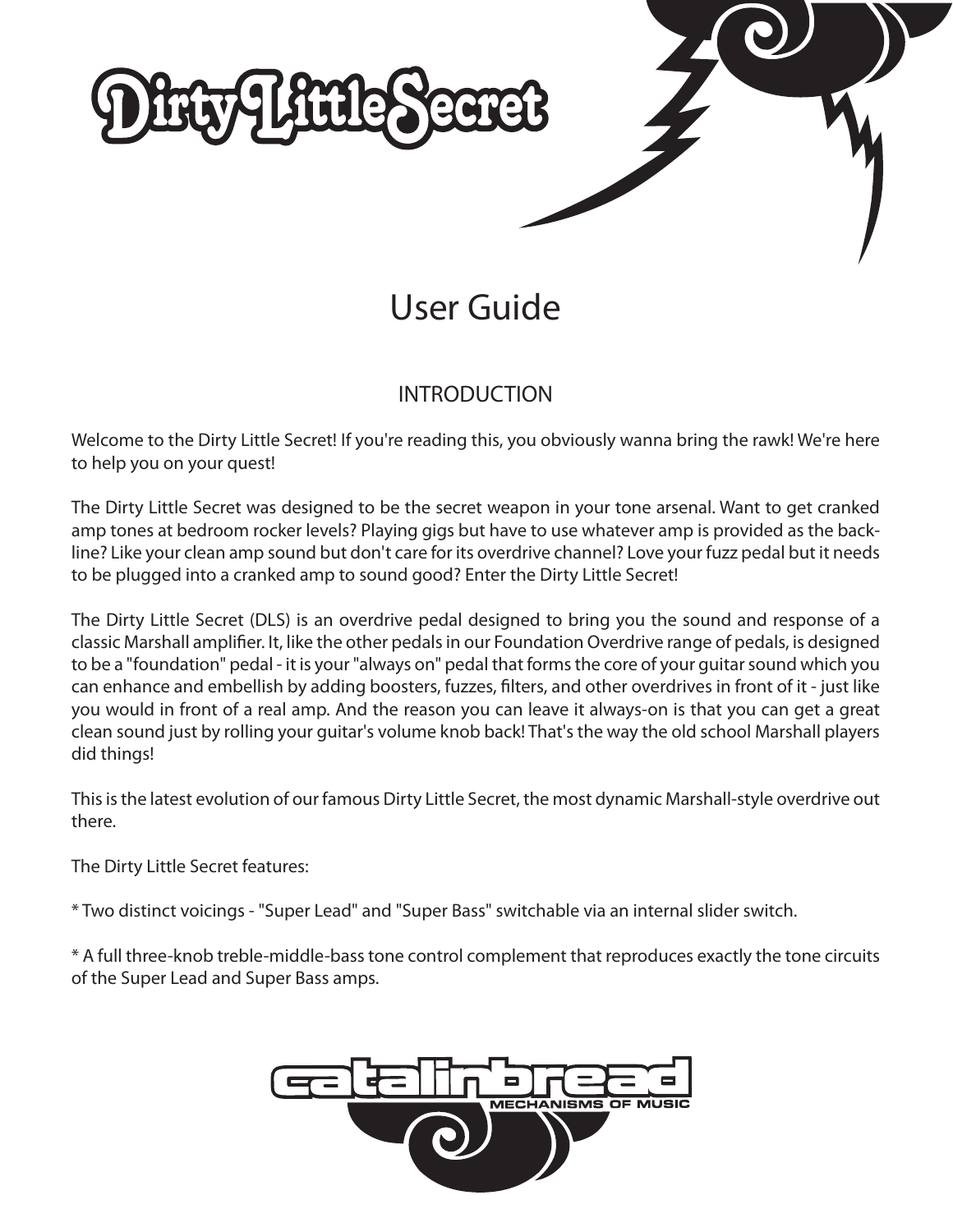The "Super Lead" mode gives you the great rock sound of a Marshall Super Lead amp with awesome harmonics, touch sensitivity, cab thumb, and kerrang. Higher gain than the Super Bass mode, Super Lead mode is perfect for use with humbucker-equipped guitars. It's gain range goes from classic plexi all the way to modified JCM800 levels. And, just like a great plexi, you can go from clean to scream with just a twist of your guitar's volume knob. Like a Super Lead, it's voice is all about thump and upper-midrange kerrang. This is THE rock sound!

The "Super Bass" mode gives you the tone and gain structure of a Marshall Super Bass (which is very similar to a JTM45, JTM50/100, or very early plexi). This mode was voiced to really hone in on that elusive in-between "not quite clean, not quite dirty" response that old tube amps were so good at getting. And it was specifically voiced to make fuzz pedals sound great (especially two-transistor based fuzzes like the fuzz face). Plug a Strat into a Fuzz Face into the new DLS in SB mode and you'll see what we mean! It's voice is deeper bass, and an emphasis on the lower midrange band (in contrast to the Super Lead mode's upper midrange emphasis) and sounds especially great with Fender style guitars. (And basses too! Go figure!)

### The SL/SB mode switch

The voicing mode switch doesn't just add a bit more bass to make it a "super BASS" or something simple like that. It completely reconfigures the tone stack and key first gain stage parameters to give authentic Super Lead or Super Bass type response. The treble-middle-bass tone control complement exactly reproduce the tone stack circuits of the Super Lead and the Super Bass amps. So when you switch from SL to SB mode, the tone circuit gets reconfigured to the Super Bass circuit. A bit of history - early plexi Marshalls and JTM45s also had the "Super Bass" tone stack. It was later changed in the Super Lead amps to emphasize the upper midrange frequencies since guitarists in the late sixties wanted a more aggressive cutting sound. Compared to the SL tone circuit, the SB tone circuit shifts the bass response lower and gives a somewhat more "scooped" sound than the SL mode. It's actually not really much more scooped but the SL mode adds a lot of upper midrange cut to give that classic Super Lead kerrang response. Both SL and SB voices are compelling so we wanted to be able to give you access to both!

A Marshall Super Lead's circuit cuts out a lot of low end in the first gain stage, while the Super Bass or older Super Leads passed a lot of bass through. The reason the Super Lead cuts so much bass is to keep things tight when the amp is turned up. And that's exactly what the SL mode of the DLS does - it tightens the bass response at the classic Marshall frequency point and turns up the gain potential to give a hot, fast responding, gainier sound. It sounds absolutely fantastic with humbuckers but with Fender style guitars a player may prefer a fuller response…

Enter the Super Bass mode. This mode has full frequency response up front so everything gets through. What we end up with is a slightly slower response but a nice thick tone that's perfect for those in-between levels of gain. And this is precisely why it works so great with fuzzes like the fuzz face. Super Leads cut too much bass right up front and are too gained up so a fuzz face ends up sounding farty and pinched sounding instead of a huge, full sound. Fuzz Face and Marshall fans will know what we're talking about. Using Marshall amp-geek language, the difference between the SL and SB mode on the new DLS is akin to split-cathode vs. shared-cathode configuration on an old Marshall. Split-cathode has a high-pass response starting around 700hz while shared-cathode lets everything through. But the SB mode is not just for single-coils. This is the mode you want if you're trying to get that classic AC/DC sound - big, open crunch that's not too gained out sounding. Hendrix fans will love this mode. It was voiced with that sound in mind! Without a fuzz in front of it, think The Wind Cries Mary. With a fuzz in front of it? Pull out your live Hendrix recordings!

There are a lot of great Marshall tones lurking in this pedal. Enjoy!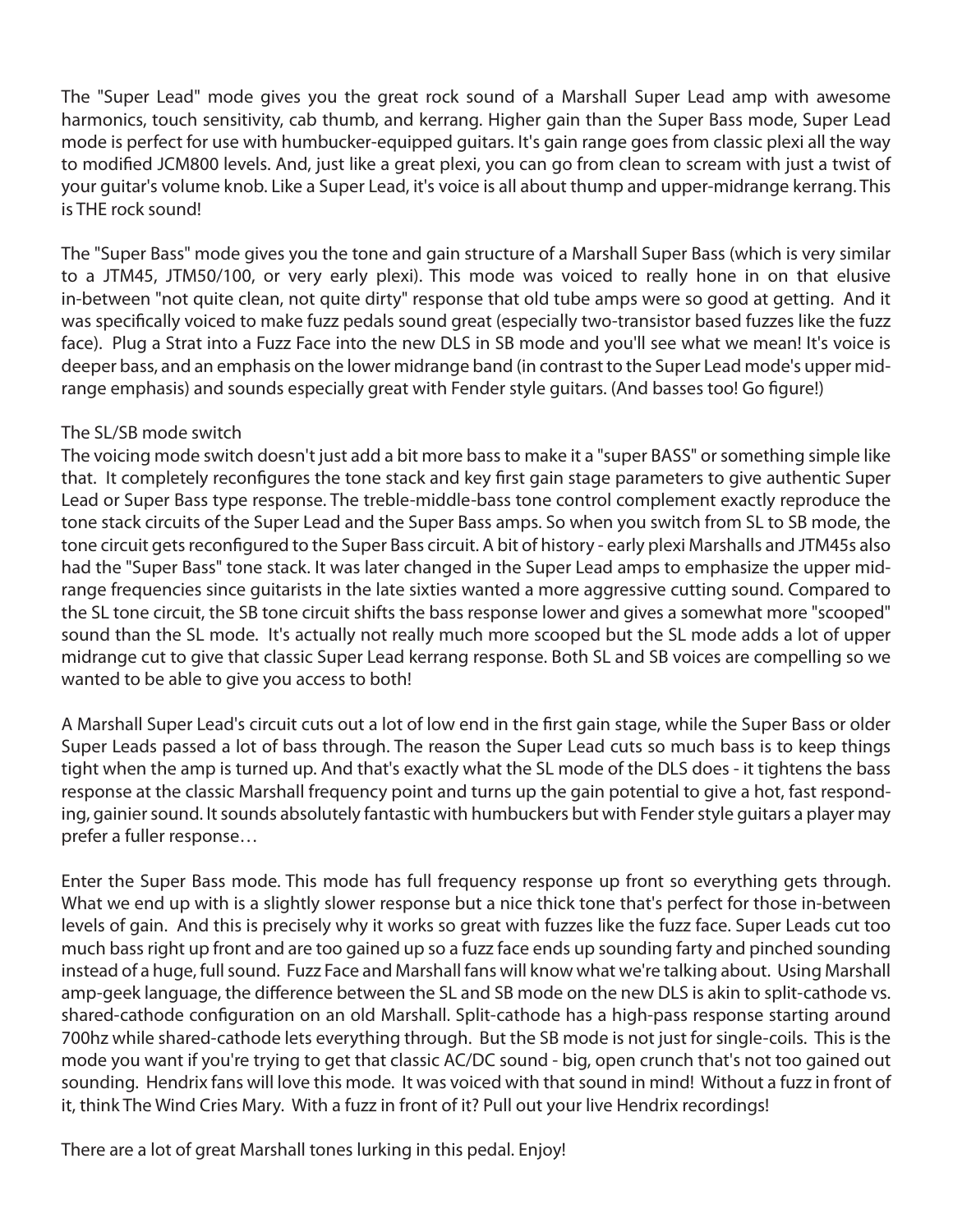## QUICK START

It's a dirt box, right? How hard could it be? Plug it in and turn the knobs and rock your guitar. Explore the three tone knobs, play with different gain settings via the Pre-Amp control.

But plug it in by itself first! Step away from the pedalboard! ;-) Get familiar with it on its own before integrating it in with your pedalboard (we'll give you tips for best placement in your signal chain).

Your new Dirty Little Secret ships in "Super Lead" mode. So, most likely, that's the mode you'll hear when you first plug in out of the box.

After you've had a good session rocking out with your new Dirty Little Secret, come back here and read on to get more insight and tips on how to get the most out of your new DLS.

## **CONTROLS**

## treble, middle, bass



As mentioned in the Introduction, the tone controls get reconfigured, depending on what mode the pedal is set to. Whether in SL or SB mode, the tone circuit is exactly, part-for-part, the same tone circuit as found in Super Lead and Super Bass Marshalls, and they will behave and interact the same way as on their amp counterparts. So if you're a seasoned Marshall player, you'll feel right at home with these tone controls. Keep in mind, that they are TONE controls, not EQ controls. A big part of the way Super Lead and Super Bass amps' sound is due to the tone control circuit. The controls are highly interactive and dependent on where the other tone knobs are set. Experimentation is key to finding the tone you are looking for. Once you've honed in on the basic tone settings you are looking for you'll find that you can make precise adjustments by slight turns of one of the knobs. Not quite cutting enough? Turn the Treble up just a tad. Too bassy? Turn the bass control down a tiny bit. Or, if you find the tone is not cutting enough, rather than turning the Treble up, perhaps what is needed is just turning the Middle control down a bit. Just spend some good quality time exploring the tone knobs.

There's a lot of bass available! If you've spent any time with a plexi Super Lead or Super Bass, especially a Super Bass, you'll find that you don't need to run the Bass control very high. In fact, if you do some research on famous players' Marshall settings you'll find that they often run the Bass control at minimum, especially if the amp is cranked. The new DLS behaves in much the same way. So don't feel like you're doing something wrong if you find yourself wanting to run the Bass control at a very low setting. As a general rule with all tube amps, the louder you have the amp set, the less Bass you'll need (unless you're going for a woofy, farty sound in which case by all means go for it!).

So don't think that all tone knobs at noon is "flat" response. There is no "flat" response on a Marshall!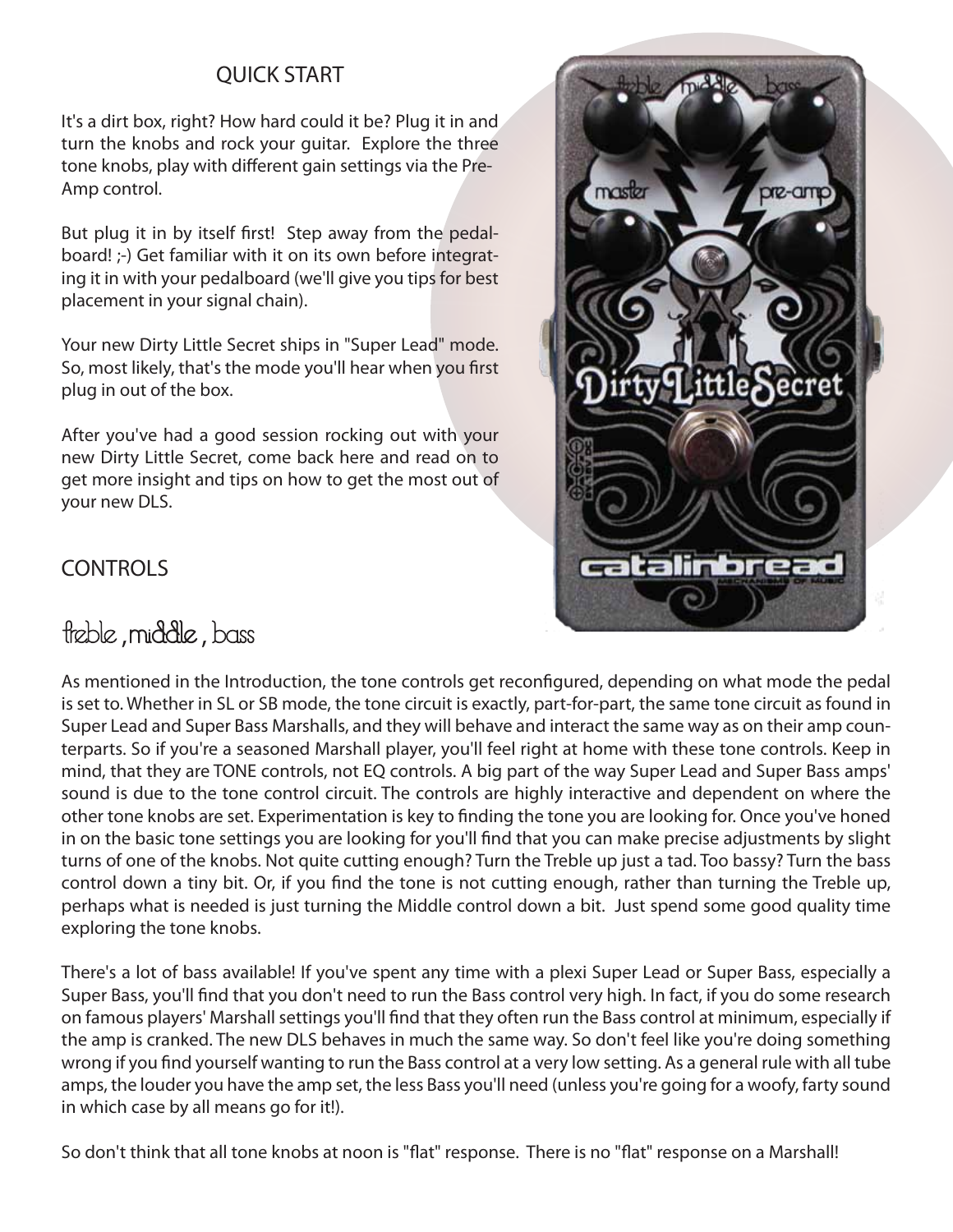The Middle knob can also be thought of as a sort of "gain" knob since most of the guitar's energy is in the middle frequencies. So if you want the gainiest sound possible, run the Middle knob high. But if you want a less gainy sound run it lower. Which means you might also want to run the Treble and Bass knobs even lower to balance things out.

The Treble knob is an important knob. Circuit-wise, it is actually a sort of "mixer" control, mixing between the treble side and the middle/bass side. So if you want a less bassy sound, not only would you turn the Bass control down but you might also want to turn the Treble control up to "mix" less of the middle/bass frequencies into the sound.

There are many approaches to setting the tone knobs. You could start with them at noon and adjust from there which is probably what most people intuitively do. Nothing really wrong with that. But, also try this approach - start with all the tone knobs at the their minimum. You'll hear that the pedal is producing full frequencies but they just aren't getting out. That's because on a Marshall, the tone circuit is after the first two gain stages in the preamp, and the DLS follows this same basic architecture but using JFETS instead of tubes. In contrast, a black- or silver-face Fender has its tone circuit way up front, after just one tube stage and before the volume knob. Anyway, so start with the tone controls at minimum and then bring up the Treble control to where it feels like you have enough highs, then bring up the Middle tone control to where the tone is filled out enough. And finally by the time you get to the Bass control you may find you don't need to add any Bass at all. I find that setting the tone controls this way, I end up with them not turned up as high. This approach is particularly effective if you're trying to find that elusive clean/crunch sound where it is just starting to overdrive and is really touch sensitive. Now, if you're going for maximum brewtal gainzorz, then try setting the Treble and Middle controls at their maximum and the Bass control at minimum and fine-tune from there. In fact, a great AC/DC sound can be found by setting Treble and Middle at full and Bass at zero and setting the Pre-Amp around 2:00 with the pedal in Super Bass mode.

To elaborate on the differences between the tone controls in SL and SB mode:

In SB mode, the Treble knob will control a higher slice of Treble frequencies. In SL mode, the Treble knob will have more upper-mids present as you turn it up. So the Treble control is "fuller" sounding in SL mode.

The all-important Middle knob. In SB mode, you'll find that it boosts more of the low mids and in SL mode more of the upper mids. This accounts for a big part of the difference in tone between the two models.

The Bass knob let's a LOT of low end through in either mode. In SB mode, the lows boosted are deeper. And in SL mode the lows affected are up slightly higher, right in the "thump" zone. So in SL mode, you get prominent upper mids from the Treble and Middle controls and thump frequencies from the Bass knob perfect for a rock sound that is full yet cuts through the band mix! No wonder Super Leads were used by, um, almost everybody!

So spend time exploring the tone controls in both SB and SL modes to get a feel for their unique characteristics!

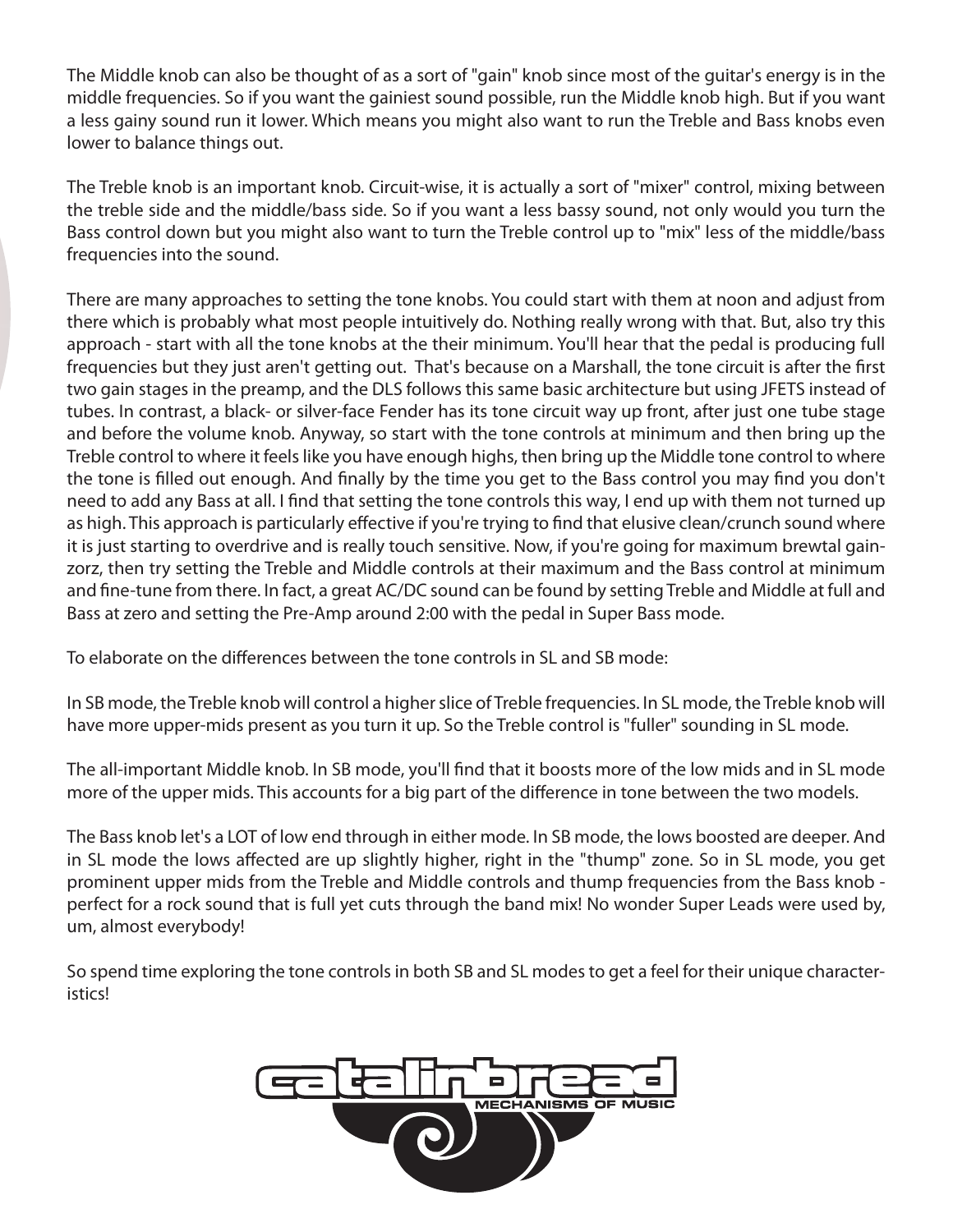## pre-amp

This controls the gain or amount of overdrive. The new DLS was tuned to allow a bit more gain than most plexi Marshalls actually got. Super Bass mode was tuned to have less gain then the Super Lead mode to get more of that early Marshall response. So depending on what mode you're in, the Pre-Amp control will respond differently. There are great tones to be had throughout the Pre-Amp control's rotation so spend time with it to find the perfect sweet spot! In general, the lower you have the Pre-Amp control set the higher you'll want to have the Master volume control set and the higher you'll be able to get away with setting the Bass knob. While the new DLS is loads of fun to just crank the gain and wail on there are a lot of subtle shades of lower gain overdrive available. If you run the Pre-Amp control really low and the Master volume up high you can get a virtually clean sound and use the DLS' tone knobs as a tone shaper.

# master

This knob controls the output volume. For the best response out of your DLS, you should set the Master volume so that the sound with the DLS engaged is a bit louder than your bypassed sound. In fact, once you have set your tone and Pre-amp controls you should adjust the Master back and forth to find the sweet spot for interfacing with the your amp or rest of your signal chain.

You will find you need to run the Master control up higher to get the same volume if you're in SB mode than in SL mode. This is normal and is because SB mode has less gain.



Remember, your guitar's volume works in conjunction with the Dirty Little Secret.

Yup! You should consider your guitar's volume knob as part of the Dirty Little Secret's control surface. Even in Super Lead mode with the Pre-Amp cranked, you can get a perfectly clean sound by rolling back your guitar's volume knob. And you'll find there's a hundred different great shades of subtle overdrive available just by varying your guitar's volume control. For best volume knob response, be mindful of what pedals are on between your guitar and the DLS. Spend time playing with your guitar plugged directly into the DLS and varying your guitar's volume knob. Then when you integrate it back in to your pedalboard you'll see how your other pedals are affecting it.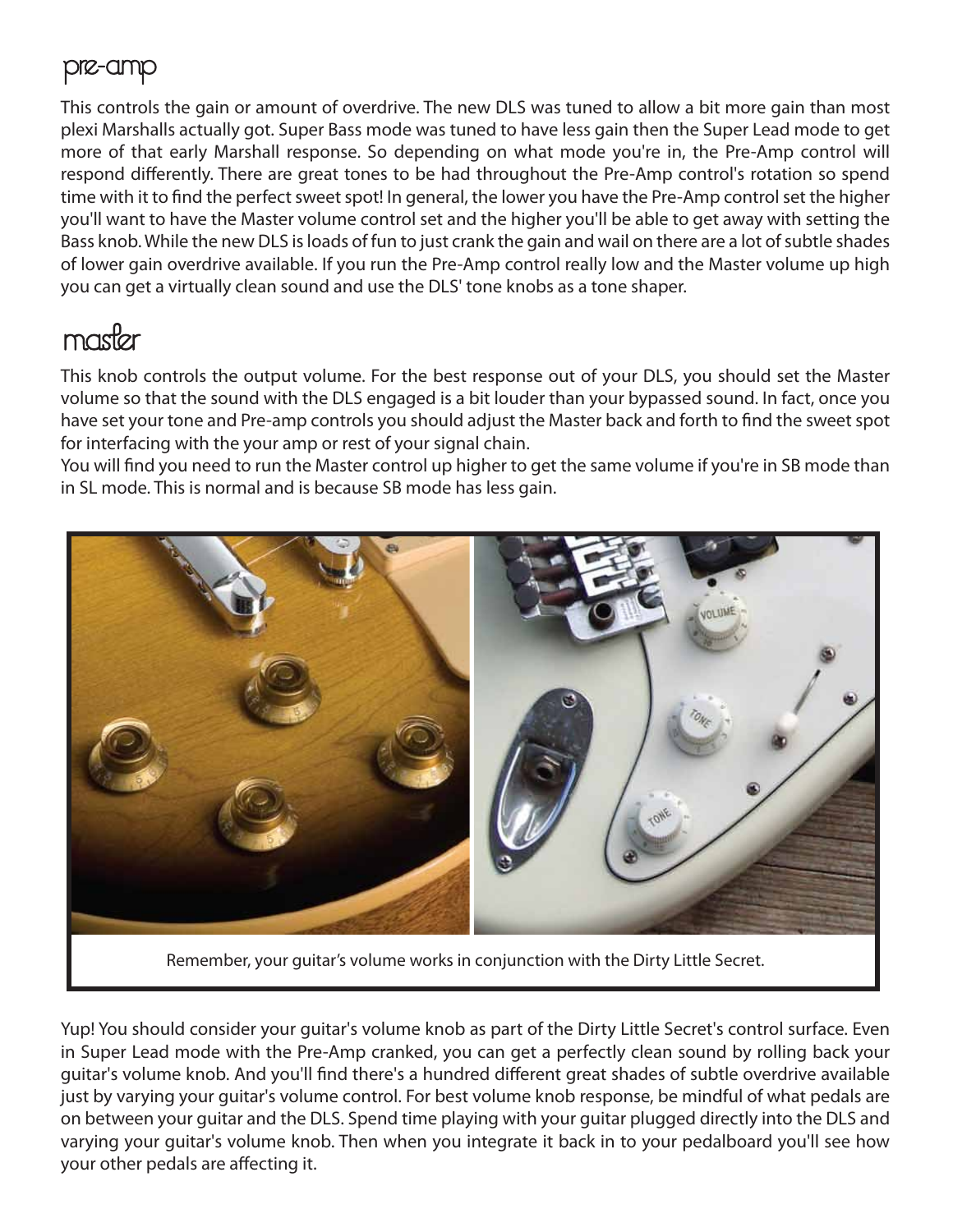## INTERNAL CONTROLS

#### *Mode Switch*

The mode switch can be accessed by removing the four screws of the bottom plate. It is located up at the top corner of the pedal. It's a tight fit to get fingers in there so a small flat blade screwdriver can be used to access the switch.

#### *Presence trimpot*

There is a trimpot (accessible by removing the bottom plate) that allows you to fine-tune the amount of presence or high treble frequencies that the pedal produces. It is factory set to provide the best tone in most circumstances. However, everyone has different guitars, amps, and tastes so we've given you control over the final brightness of the pedal. We recommend that you don't adjust the presence trimpot until you've spent a good amount of time with the DLS in your rig. After playing it at home, at rehearsal, and at the gig, you'll know better if you need to adjust it or not. You may find after a while that the pedal is a bit too bright with your rig or for your tastes. If that's the case, you can adjust the trimpot to reduce the brightness a bit. This is different than adjusting the Treble knob. The Treble knob is in the tone stack section of the circuit and it actually adjusts upper midrange frequencies. The presence trimpot is a final brightness control and adjusts around the 3khz range. Or if you find that you need a bit more brightness to cut through your band and the drummer's cymbals, go ahead and adjust the presence trimpot to be a bit brighter. The factory setting is exactly halfway on the trimpot.



## POWER SUPPLY

You can power your DLS with any quality power supply designed for use with effects pedals. The output should be a negative tip DC from 9 to 18 volts. If you want more volume, headroom, and percussive attack, try running an 18 volt power supply. A 9 volt power supply will have a slightly softer sound that saturates more easily - it's sort of like the difference between a 50 watt and 100 watt amp! Definitely try it on 18 volts though - there's quite a difference! 18 volts is great for playing with the band. You'll get great attack and clarity with power to cut through the mix. You can also try a battery that is drained down to as little as 3-4 volts to get an even softer sound that is great for late night jam sessions when you don't want to wake anyone up! Or use a power supply that is capable of providing "starved" voltage. It's sort of like running a Variac and you get the same benefits - a "browner" sound and less volume! We encourage to to try these different powering options to see what you like the best!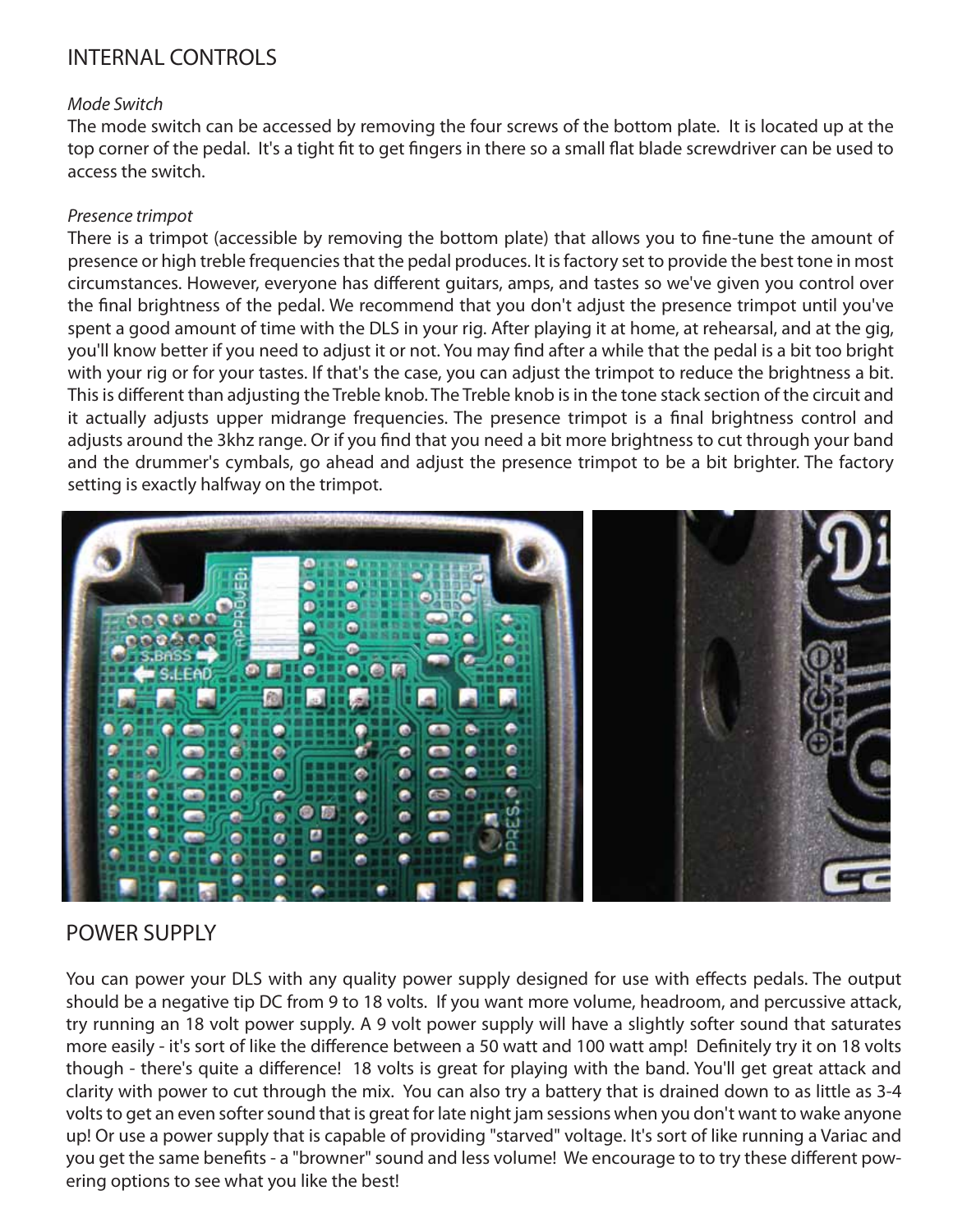## Amplifiers

Generally speaking, the DLS works best into a tube guitar amp set relatively clean and neutral. However, it can work great to further overdrive an amp that is already overdriven as well, although this was not its design intention. If you are running a Fender style amp, try setting the tone controls as follows Treble 6, Middle (if your amp has it) 6, Bass 3, and Volume between 2-4. This is generally the best response from a Fender amp and in fact are the basic settings used in the development lab when voicing our pedals.

A note about tubes in your amp. For the best tone and response from your DLS (and your whole pedal chain, really) make sure you have good sounding tubes in your amp. In particular, the first tube in the pre-amp stage of your amp is critically important as your DLS will be driving this tube. A cheap or faulty tube can make your DLS sound weak, too gritty, farty, or just plain uninspiring. Do some research on tubes for your amp and experiment with different first stage preamp tubes in conjunction with the DLS to really fine-tune your tone.

### Stacking with other pedals

The new Dirty Little Secret was specifically designed to combine well with other pedals. This section gives you ideas on how to incorporate it into your rig.

### FUZZ PEDALS!

Some fuzz pedals, particularly fuzz faces and other two-transistor designs, need to be plugged into a cranked tube amp to deliver the goods. Three-transistor fuzzes (like a Tone Bender MkII) or four-transistor fuzzes (like Big Muffs) were designed to sound good into a clean amp. But there is a mojo to a good two-transistor fuzz hitting a cranked amp! But these days we can't always be cranking our amps as much as we'd like to.

The Dirty Little Secret's Super Bass mode was specifically voiced to enhance your fuzz pedals and make them respond as if they were plugged into an early plexi head. Many overdrive pedals and even amplifier gain channels don't respond well to fuzz pedals, especially Fuzz Faces, which usually have gobs of bass output. The sound is indistinct, flubby, woofy, farty. In fact, even later Marshall Super Leads had this problem. Why is that? Well, the problem is not that the Fuzz Face has too much bass, the problem is that the amp or overdrive pedal can't handle all that bass. In later period Super Leads, in order to get more gain and kerrang out of the amp as guitarists started wanting more aggressive sounds, the preamp section had to reduce the amount of low end in order to have more gain and still keep the sound tight. A "split-cathode" (typical of later Super Leads) Marshall typically shaves off a lot of low end right at the first tube stage. So what happens when you plug your Fuzz Face into it is that it pinches off the low end of the fuzz before it can even get into the amp and that's why you end up with a farty, indistinct sound. However, the Super Bass and earlier Super Lead plexi amps had a "shared cathode" configuration for the first preamp stage. This configuration typically has a huge cathode capacitor which let's ALL the signal through. So that's why earlier Super Leads and all Super Bass heads work so great with Fuzz Faces. The new DLS' SB mode was specifically voiced with these insights in mind to give you glorious fuzz pedal response.

Think of the DLS as your virtual pre-amp. And let's think of your actual guitar amp as your "power amp". With that in mind, what types of pedals do most guitarists normally plug into the front of their amp? "All Pedals!" is the quick answer. But some types of pedals might work better in the effects loop of the amp or even fed from the amp mic. So, pedals that you would normally plug in front of an amp, you'd plug in front of the DLS. Pedals that you might prefer to run in the "effects loop" would go between the DLS and your amp. Confused? Let's try an example....

Guitar -> wah -> treble booster -> fuzz -> phaser -> DLS -> delay -> reverb -> amp.

In this example, the treble booster and fuzz is overdriving the DLS, just like you would use these pedals into an actual cranked Marshall. The delay and reverb is between the DLS and the amp, which is our virtual "effects loop". The delay and reverb after the DLS and into your amp (which is set clean), remain clear instead of being distorted and smeared.